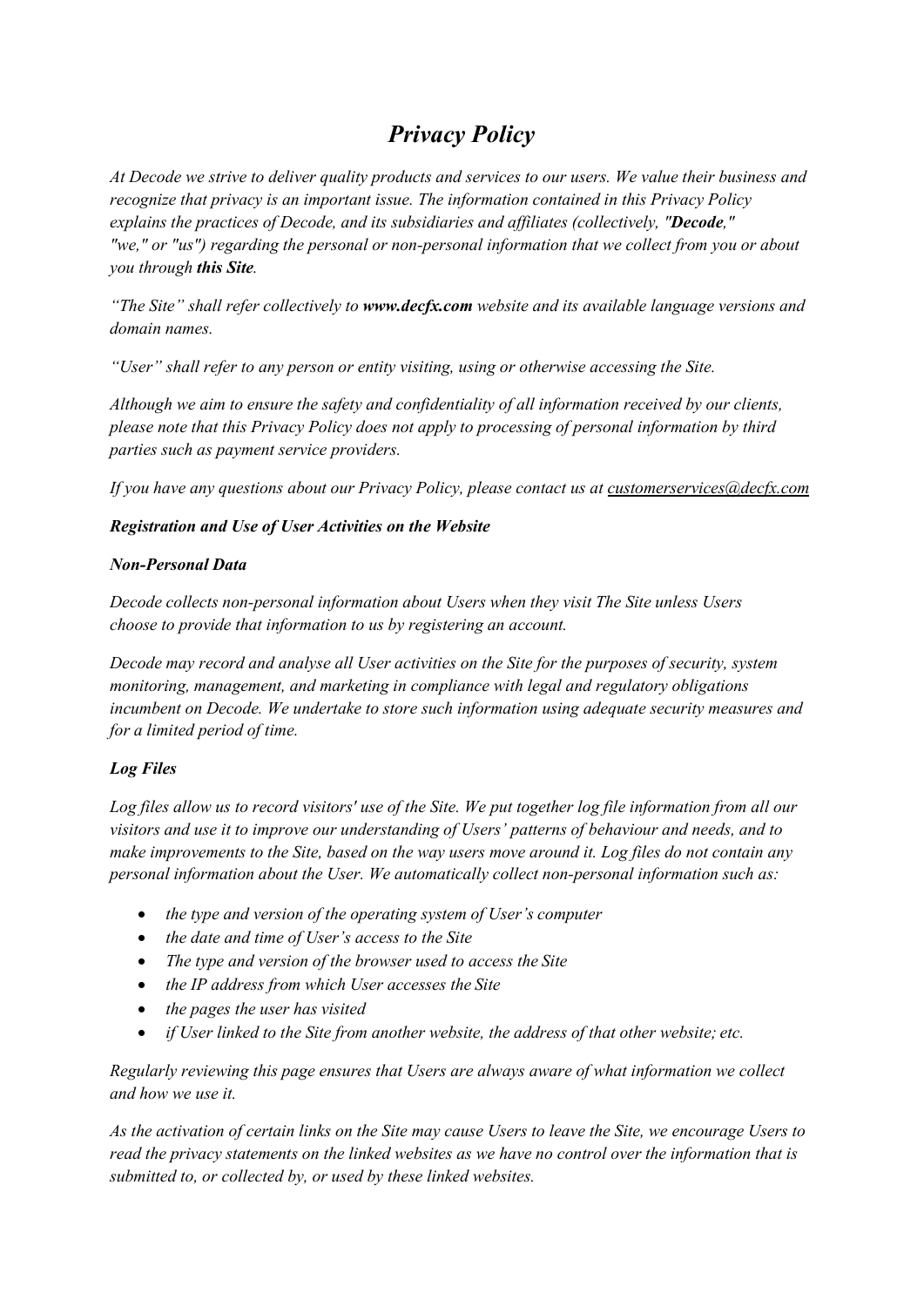#### *Cookies*

Cookies are small text files sent by a web server and stored on a visitor's browser which are read by *the server when Users re-visit a website. Cookies are used to store information such as passwords (encrypted), user-names, interests, shopping preferences, etc., allowing Users to re-visit a website without having to enter the same information again. Cookies are not used to determine the personal identity of visitors to the Site.*

#### *Personal Data*

*To open a demo or a trading account with Decode, Users need to provide certain information (hereinafter referred to as "Personal Data") about themselves. The Personal Data that we collect may include:*

- *information provided on applications and other forms on the Site, such as full name, address, date of birth, passport data, or other identification information*
- *personal phone number*
- *financial information that may include investment experience*
- *documentation made available to us to confirm identity, such as ID card,passport, bank statement, etc., for individual customers*
- *company incorporation information for business clients*
- *payment documents, such as money transfer orders, bank statements, etc.*

## *Use of Personal Data*

*Decode may use a User's Personal Data for one or more of the purposes below:*

- *to verify User's identity*
- *to process trading or non-trading operations*
- *to perform anti-money laundering procedures*
- *to keep an accurate and up-to-date record of User's account data*
- *to provide information to the User about specific products and services of Decode that we believe will be most suitable for him.*

#### *Confidentiality in Respect of User IDs and Passwords*

*Users are obliged to keep user IDs, passwords and other means of identification secret. Users shall not store their user IDs, passwords or other means of identification in theirbrowsers and shall delete all temporary files stored in theircache memory as well as surfing history. Users are solely responsible should such means of identification be communicated to, discovered or misused by a third party, and for any and all losses and damages that may result therefrom.*

*Users have taken note of the fact that they should disconnect from the identification services proposed by Decode before leaving their Internet station.*